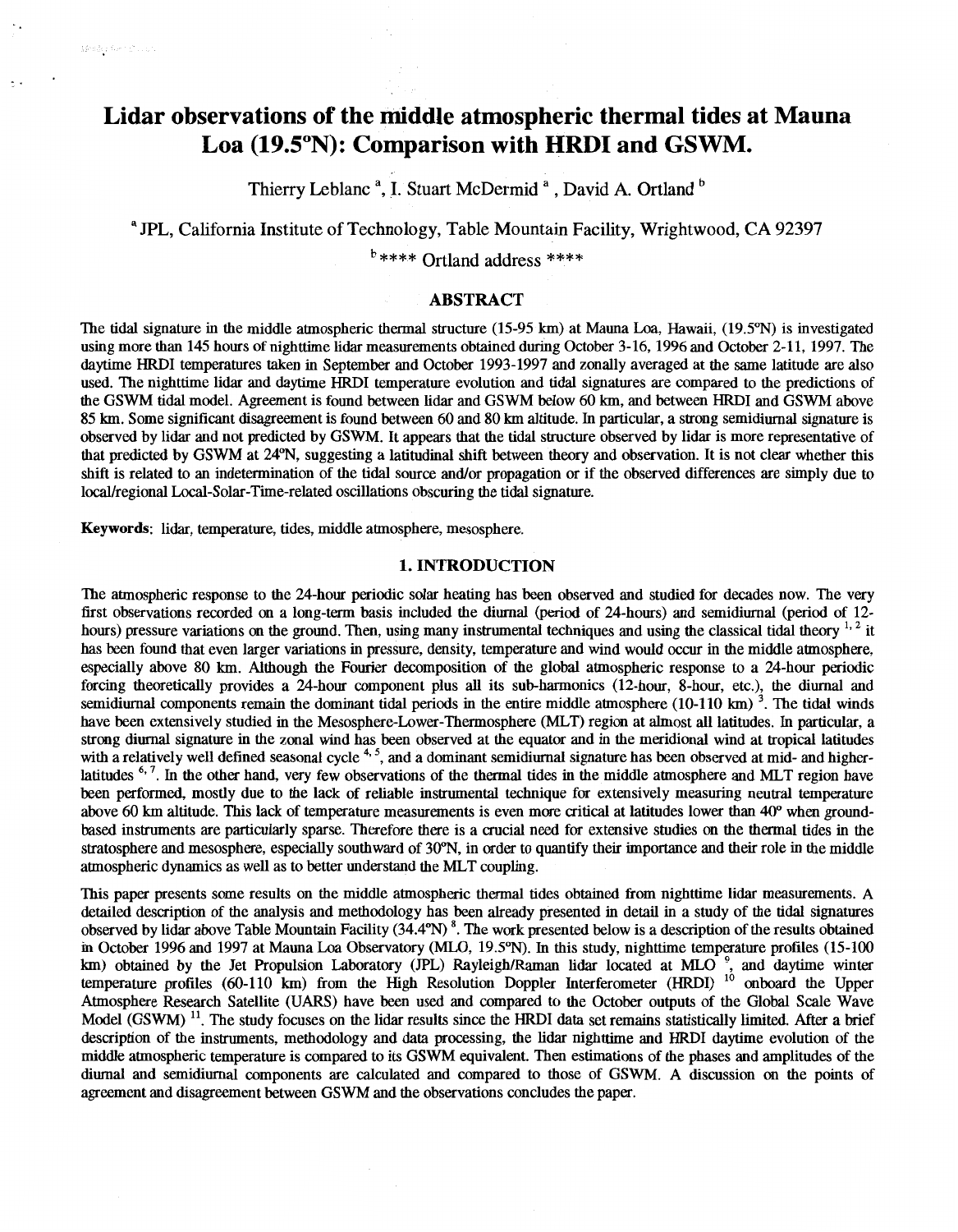## **2. INSTRUMENTS, DATA SETS, AND DATA PROCESSING.**

### *2.1 Rayleigh and Raman-vibration Lidar temperatures.*

Laser radiation transmitted into the atmosphere is backscattered and collected by a telescope. When the Mie scattering due to the aerosols particles is negligible compared to the molecular scattering (i.e. above 30 km) the number of photons received **is**  proportional to the number of photons emitted in the laser pulse and to the number of air molecules (or air density). When the Mie scattering is not negligible (basically below 30 km) the atmospheric relative density *can* be determined using the vibrational Raman scattering by nitrogen. This scattering is much weaker than Rayleigh scattering but is relatively insensitive to the presence of aerosols, making its use more appropriate at altitudes between 15 and 30 **km.** For both Rayleigh and Raman scattering methods the temperature is deduced from the relative density using the hydrostatic equilibrium and ideal gas law assumptions. **A** priori temperature information is needed at the top of the profile and is usually taken from climatological models like CIRA-86. The total error in the temperature at the top due to this a priori initialization can be larger than 20 K but rapidly decreases as the temperature profile is integrated downward (typically divided by a factor of 3 every 10 km). Some description of the Rayleigh/Raman lidar and temperature retrieval techniques and a detailed review of the different sources of temperature uncertainty have been extensively reported <sup>12</sup>. The lidar results described in this paper were obtained using the JPL Rayleigh/Raman lidar located at Mauna Loa Observatory (MLO, 19.5°N, 155.6°W). Due to its low-latitude location and due to the expected seasonal variations of the tides at these latitudes, we focused on the fall equinox. 8 nights from October 3-16, 1996, and 9 nights from October 2-10, 1997 were used, with a maximum of 10 hours of continuous measurements per night. A total of 145 hours of measurements were available, distributed from 19:00 to 5:00 LST.

### *2.2 HRDI temperatures:*

..

HRDI measures brightnesses in the  $O_2$  atmospheric A band by observing the earth limb with line of sight tangent heights between 50 and 115 km. This brightness is basically proportional to both the band volume emission rate and an emission cross section which is a function of temperature and the emission line within the band. In order to separate the brightness dependence on volume emission rate and temperature, two consecutive limb scans are made in which different lines within the **A** band are measured. The profiles of brightness measurements from the two limb scans are inverted to provide both a temperature and a band volume emission rate profile  $10$ . Due to the nature of the viewing modes, temperatures are recovered from 65 to 105 km with the most accurate determinations above 75 km.

To obtain a significant statistical basis, all longitudinally averaged HRDI temperature profiles taken in September and October between 1993-1997 at the latitude **of** MLO were used. Insufficient information was available from the geographical near-coincidences alone. **A** total of 72 profiles distributed over 7-hours between 9:OO and 16:OO LST were used for a comparison with the MLO lidar results.

### *2.3 Data processing:*

The first step consisted of taking several nights (days) of lidar (HRDI) measurements during a given season and summing the raw data taken at given Local Solar Times (LST) to obtain mean temperature profiles at given LST. Thus, most of the longperiod gravity wave disturbances detected by lidar, most of the variability due to the planetary waves detected by HRDI, and most of the lidar and HRDI instrumental noise, are substantially reduced if not removed. The raw lidar data for each of the 10 long nights of observations obtained between October 3 and 16, 1996 were combined to obtain average nighttime profiles for October 1996, sampled every hour between 19:00 and 5:00 LST. The same method was employed to obtain average nighttime profiles for October 2-11, 1997, and similarly profiles combining October 1996 and 1997. The hourly mean temperature profiles obtained by lidar during the periods of October 1996, October 1997, and both October 1996 and 1997 together are plotted in figure 1. The smoothed aspect of the temperature profiles illustrates the effect of the geophysical and instrumental noise reduction. **A** temperature minimum is clearly identified at -80 **km** in both 1996 and 1997. While the temperature structure below this altitude seems very consistent from a year to another it is not the case at higher altitudes. **A**  maximum temperature difference of -30 K is observed around 90 km between 1996 and 1997, suggesting a strong interannual variability at this altitude. For the two periods of October 1996 and October 1997 taken separately, and for both periods taken together, the nightly average profile was subtracted from each of te hourly mean profiles. This calculation was also made for the zonally averaged daytime HRDI temperatures obtained at the latitude of MLO in September and October 1993-1997. In the next section, these differences are compared to the corresponding values calculated from the outputs of the Global Scale Wave Model (GSWM). Then the lidar temperature differences were fitted iteratively, using estimations of the tidal phases and amplitudes, to extract both diurnal and semidiurnal components. Some computer simulations of tidal extraction were performed beforehand to insure that the iterative extraction of the 12- and 24-hours components was possible even when using only a 10-11 hour long nighttime measurement window. No such work was attempted for the HRDI differences since the measurement window was only **8** hours.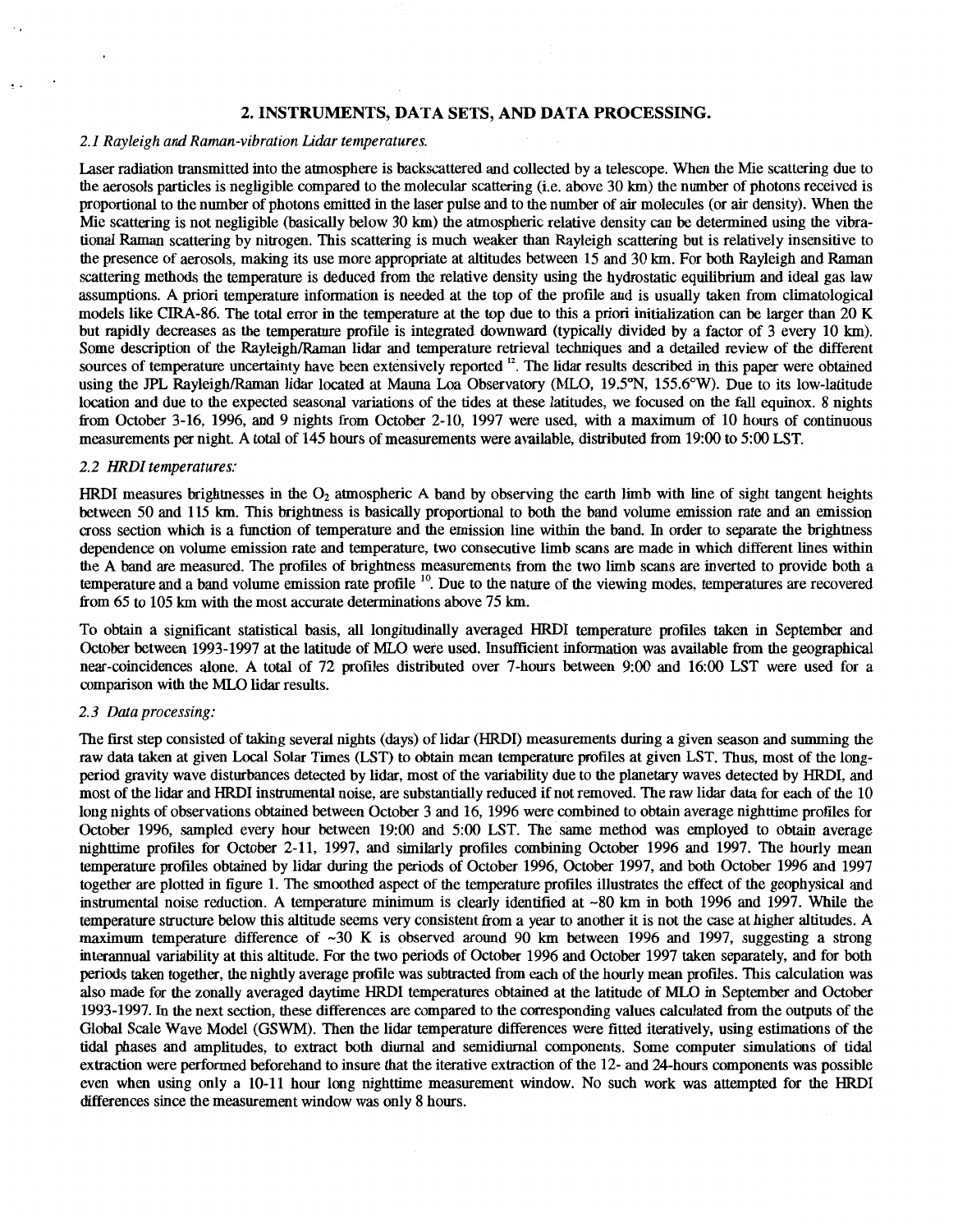

**Figure 1.** Nighttime evolution of the mean profiles measured by lidar at MLO for the periods of October 3-16, 1996 (a), October 2-11, 1997 (b), and October 1996 and 1997 together (c). The profile on the right side is the nightly mean profiles.

# **3. DIURNAL EVOLUTION OF TEMPERATURE: COMPARISON WITH HRDI AND GSWM**

The temperature differences obtained by lidar every hour between 19:oO and 5:OO **LST** and by HRDI between *8:OO* and 16:oO LST are contoured as a function of altitude and time in figure 2. Due to the limited statistics, the HRDI data cannot be displayed for each year separately and therefore any interannual tidal variability could introduce some small differences between HRDI and lidar. These differences are expected to be negligible compared to the tidal amplitudes and to the residual noise contained in both HRDI and lidar data sets. It should also be noted that the daily-mean temperature and the nightlymean temperature *can* be very different, especially in the presence of a strong diurnal component. Moreover the lidar measurements, because of their ground-based character, are expected to be much more sensitive to 1ocaUregional effects than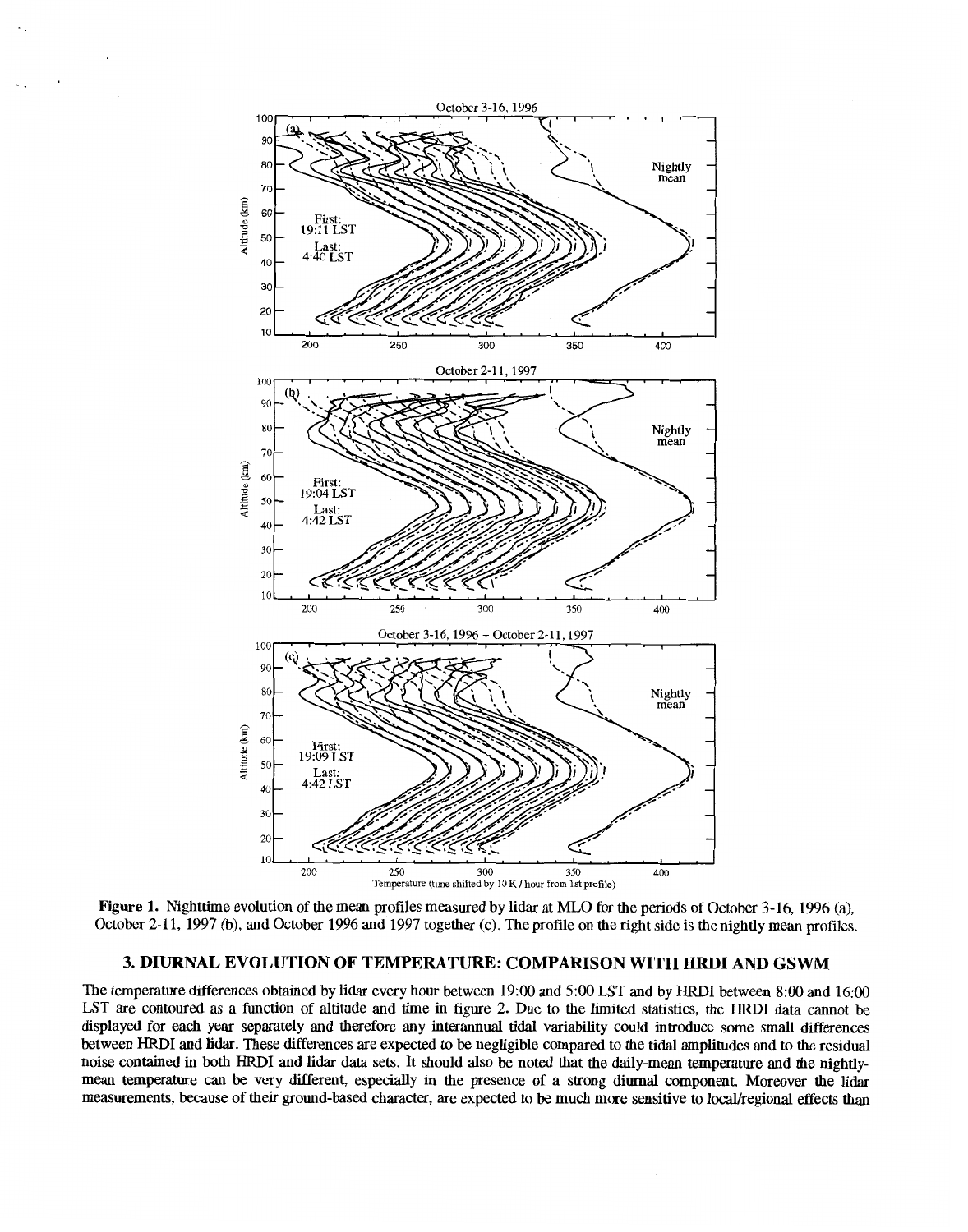the zonally averaged HRDI measurements. These latter are supposed to be representative of migrating effects only, while the lidar measurements are representative of all migrating, non-migrating, and local/regional effects like gravity waves with periods between **6-** and 36-hours. Consequently, a perfect consistency between the observed structures in HRDI differences and in the lidar differences should not be expected unless a strong migrating tidal component is present (i.e. large amplitudes are involved). Actually, a relatively good consistency is observed in figure **2** between the daytime HRDI data and the nighttime lidar data. A warm period is clearly propagating downward from **105** km at **8:OO** LST (HRDI) to **70** km at 0O:OO UT (lidar), especially well defined in October **1997.** The nighttime temperature behavior observed here by lidar between **30**  and **80** km has also been observed by lidar over Haleakala, HI **(21%)** during the **ALOHA-93** campaign *[States and Gardner,*  personal communication].



**Figure 2.** Hourly-mean lidar (HRDI) temperature differences from their nighttime (daytime) average. a) lidar measurements at MLO during October **3-16, 1996, b)** October **2-11, 1997,** and c) October **1996** and **1997** together. The mean lidar profiles of Figure l(a) to (c) have been used. For HRDI, alltemperature profiles taken at the latitude **of** MLO in September and October **1993-1997** have been used.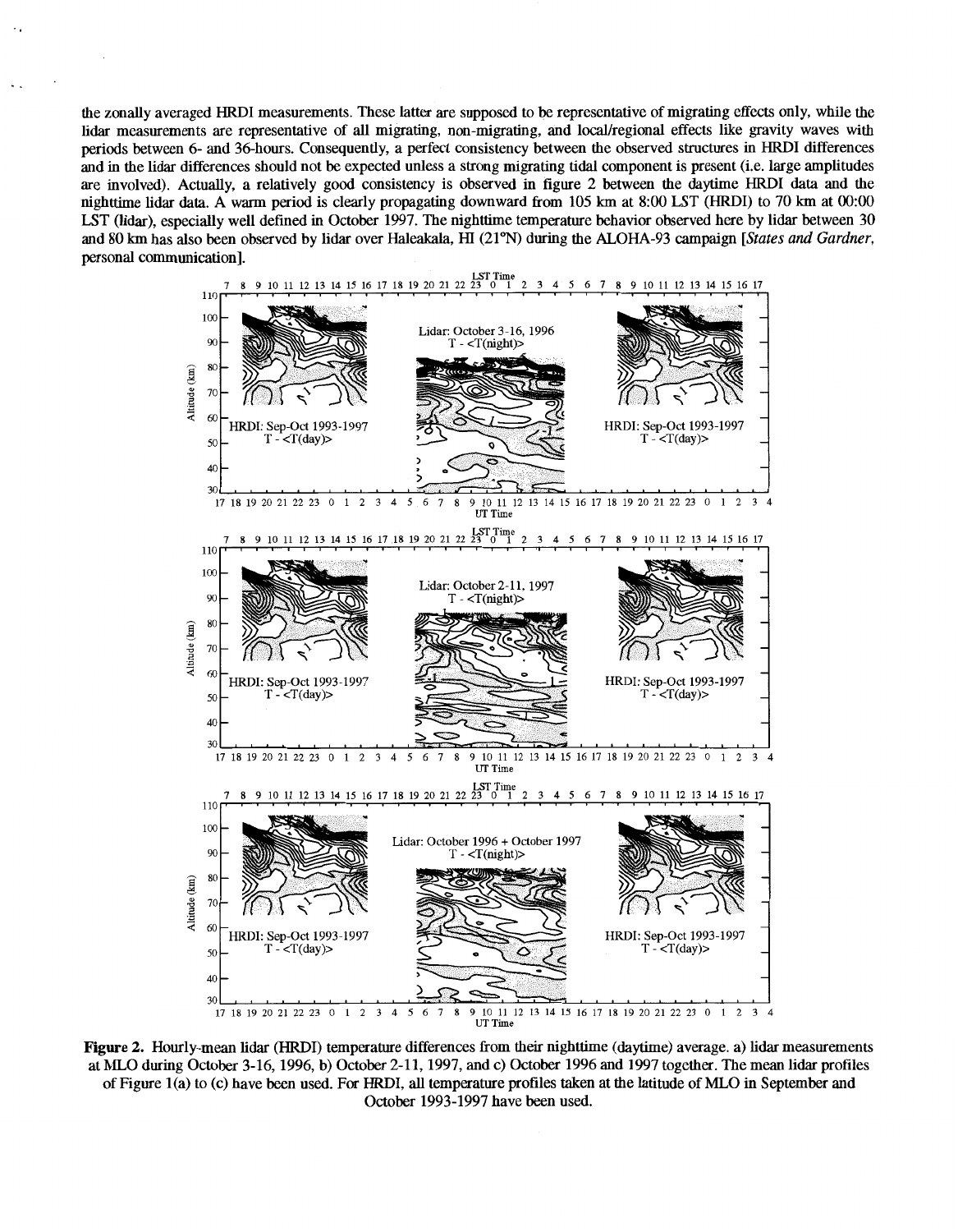<span id="page-4-0"></span>The equivalent GSWM departures from the daytime average and from the nighttime average were calculated. They are plotted in **Figure 3** with the same disposition as in **Figure** *2.* Although HRDI and GSWM seem to be in reasonably good agreement above 72 km (aside from a 2.5 hours phase shift), there is a strong disagreement between lidar and GSWM above *60* km. GSWM predicts a cold period at 80-85 km and 22:OO-23:OO LST while the lidar observed a warm period at the same time. Also, GSWM predicts a near zero difference from the nightly mean temperature at 70-72 km and 23:OO LST while the lidar observed a clearly warm period. The only point of agreement between GSWM and lidar is located around 50-55 km, with a warmer early night and a colder late night. There is also disagreement between HRDI and GSWM around 70-72 km with a warm period observed by HRDI at 12:00-13:00 LST while a continuous cooling trend during all day is predicted by GSWM. **Figure 3** illustrates very well how different the departure from the nighttime average and the departure from the daytime average *can* be. In particular, there is no apparent continuity at sunset around 75 **k-80** km altitude.



**Figure 3.** Same as figure 2 but the temperature differences were calculated using the phases and the amplitudes **(x2) of** the diurnal and semidiurnal components predicted by GSWM at 19.5"N in October.

# **4. ESTIMATION OF THE DIURNAL AND SEMIDIURNAL COMPONENTS FROM LIDAR MEASUREMENTS.**

[Figure](#page-5-0) **4** shows the results of the 2-component fits applied to the GSWM differences from the lO-hour average plotted in figure 3 between 19:OO and 5:OO LST. The true GSWM diurnal and semidiurnal amplitudes are plotted with solid lines and the amplitudes calculated by the fits are plotted with solid lines and error bars. The true GSWM diurnal and semidiurnal phases are plotted with triangles and the phases calculated by the fits are plotted with circles and error bars. Due to the incomplete sampling some regions of constant diurnal phase with height located near 18:OO and 6:OO LST alternate with some regions of undetermined phase located at 12:00 and 00:00 LST  $^8$ . The regions of undetermined phase correspond to a true phase located at  $12:00$  or  $00:00$  LST while the regions of constant phase with height associated with a maximum amplitude and minimum standard deviations on amplitude and phase correspond to true phases located at 18:OO *or* 6:OO LST'. Figure 5 is similar to [figure](#page-5-0) **4** but the fit is now applied to the lidar data plotted in figure 2(c) (October 1996 and 1997 together). As already observed when comparing the nighttime evolution of temperature shown in figures 2 and 3, there are some important points of disagreement between the phases and amplitudes observed by lidar and predicted by GSWM above *55* **km.** The diurnal phase appears to be between 16:OO and 20:OO LST for both lidar and GSWM below 55 km. The region of undetermined diurnal phase observed near 60 km in figure 5 would correspond to an actual phase near 12:00 LST. The diurnal phase predicted by GSWM at this altitude is around 17:OO LST. Also, a region of constant diurnal phase with height at 75-80 **km** associated with a maximum diurnal amplitude and a minimum standard deviation on the diurnal phase suggest a diurnal phase near 17:00-18:00 LST. At the same altitude, the diurnal phase predicted by GSWM is about 6:OO LST, which is nearly opposite to what is calculated from the lidar observations. **An** estimation of the correct diurnal phases and amplitudes *can* be done by comparing with the diurnal phases and amplitudes given by GSWM as a "first guess" \*. The estimated diurnal phase propagates downward from 17:OO LST at 76 km, to 5:OO LST at 63 km with an associated maximum in amplitude, then 6:OO LST at 59 **km** and again 18:OO LST at 55 **km.** It remains constant (-18:OO LST) down to **40** km, as predicted by GSWM. The estimated diurnal phases are in good agreement with the diurnal phases estimated from lidar measurements during ALOHA-93 13. In particular at 70-75 km both observations lead to estimated diurnal phases of 20:00-22:00 LST in total disagreement with the 8:OO-9:00 LST predicted by GSWM between 18"N and 21"N. However the amplitudes estimated by Dao remain at least 30% larger than the amplitudes estimated here. The semidiurnal component calculated by the fit seems to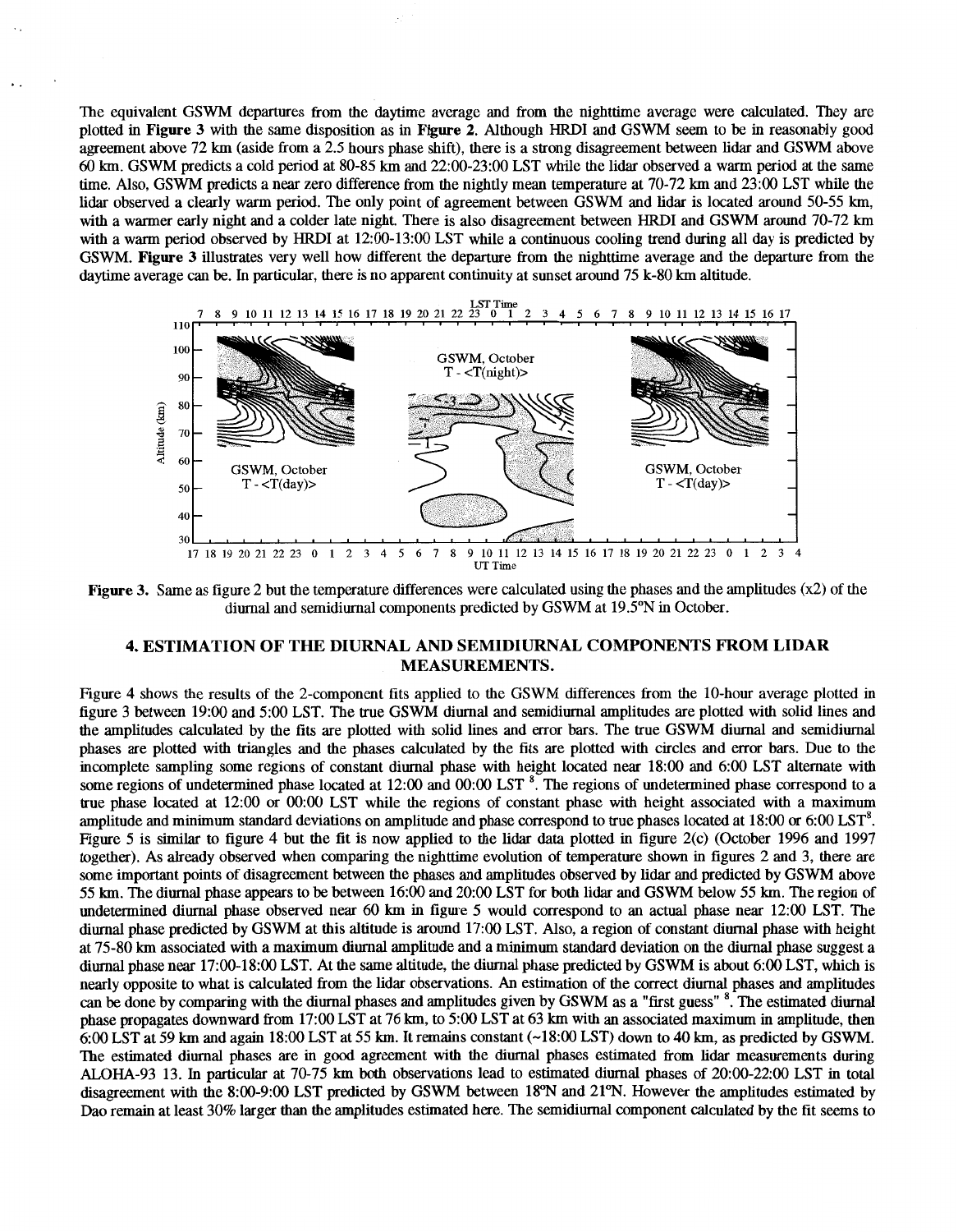be dominant (or at least of the same order as the diurnal) only at **44-,** 59- and 70-km altitude. At these altitudes, the observed phases remain close to the semidiurnal phases calculated by GSWM. Figure *6* is similar to [figure](#page-4-0) **3** but using the newly estimated components instead of GSWM. The agreement is good with both lidar and HRDI, suggesting that the estimations were correctly determined. To ensure this, a 24-hour averaged profile has been estimated and used to re-apply a twocomponent fit to the lidar **data.** Using each of the ten hourly composite profiles (fiom 19:OO to 5:OO LST) and our estimations of the diurnal and semidiurnal phase and amplitude, ten independent 24-hour averaged profiles have been calculated. Then a singular 24-hour averaged profile is obtained by taking the average. If the estimated phases and amplitudes are correct, the newly estimated 24-hour average will be equal *or* close to each of the 24-hour independent averaged profiles and the results Erom the fit applied to the departures from this 24-hour average will converge to the true components \*. **As** shown in figure 7, the fits have converged to the estimated values, indicating that the estimated 24-hour averaged profile is close to the true profile.

<span id="page-5-0"></span>..



GSWM-Oct-19.5N, fit applied to departure fron 10-h nighttime average

**Figure 4.** Diurnal and semidiurnal phases (circles with error bas) and amplitudes (solid lines with error bars) calculated by fitting 10 hourly-mean nighttime (from 19:00 to 5:00 LST) temperature profiles (departures from the 10-hour average) as calculated by GSWM at 19.5"N in October. The true GSWM components are plotted with triangles (phases) and solid lines with no error bars (amplitudes **x** 2).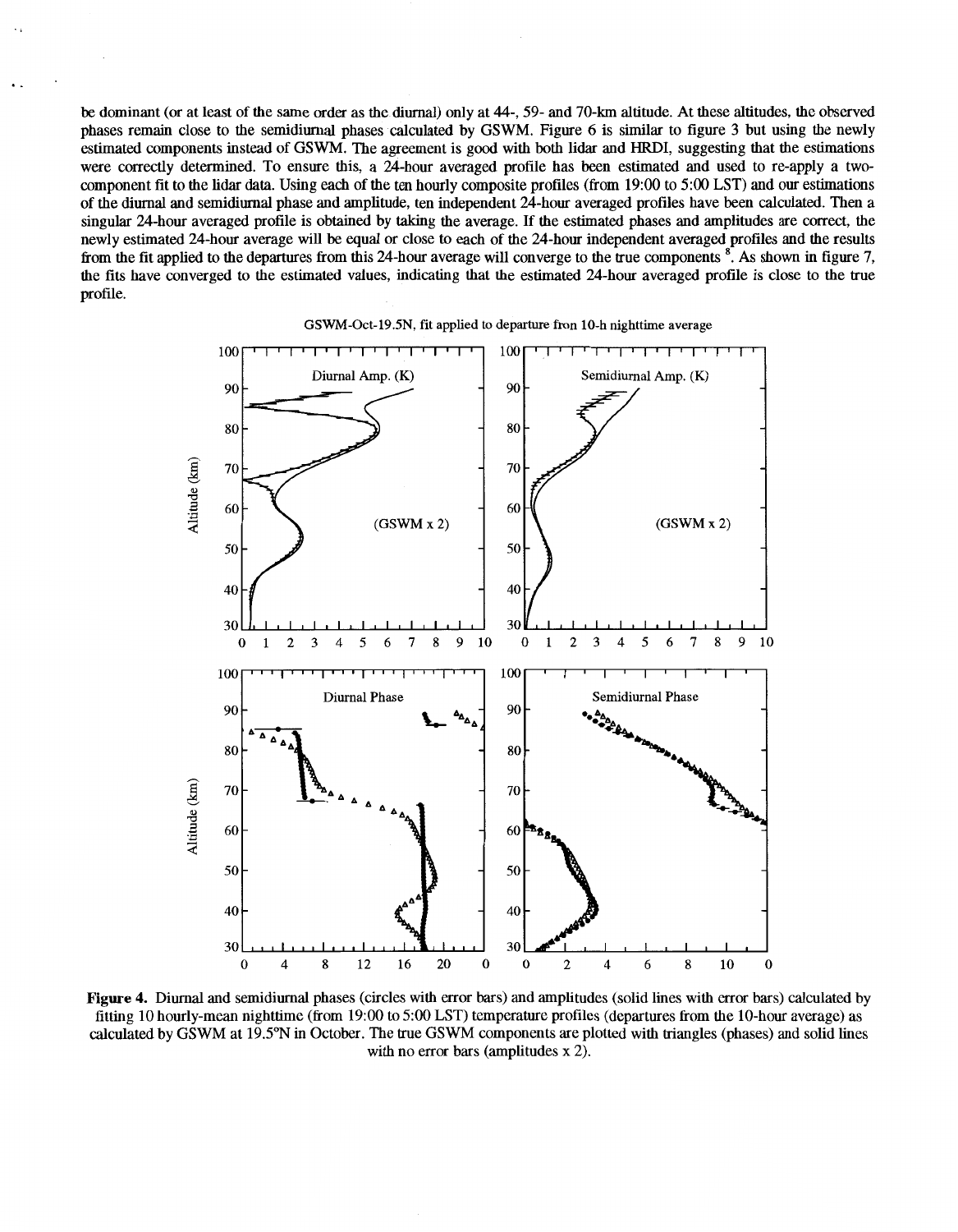

Lidar-MLO, **Oct** 1996+1997, **fit** applied **to** departure from 10-h nighttime average

Figure 5. Same as figure 4, but for the MLO lidar temperature differences of October 1996+1997 (see figure 2c)) instead of GSWM. The true GSWM 19.5°N-October phases are plotted with triangles and the amplitudes  $(x2)$  with solid lines.



Figure 6. Same as figure 3 but using our own estimated diurnal and semidiurnal phases and amplitudes.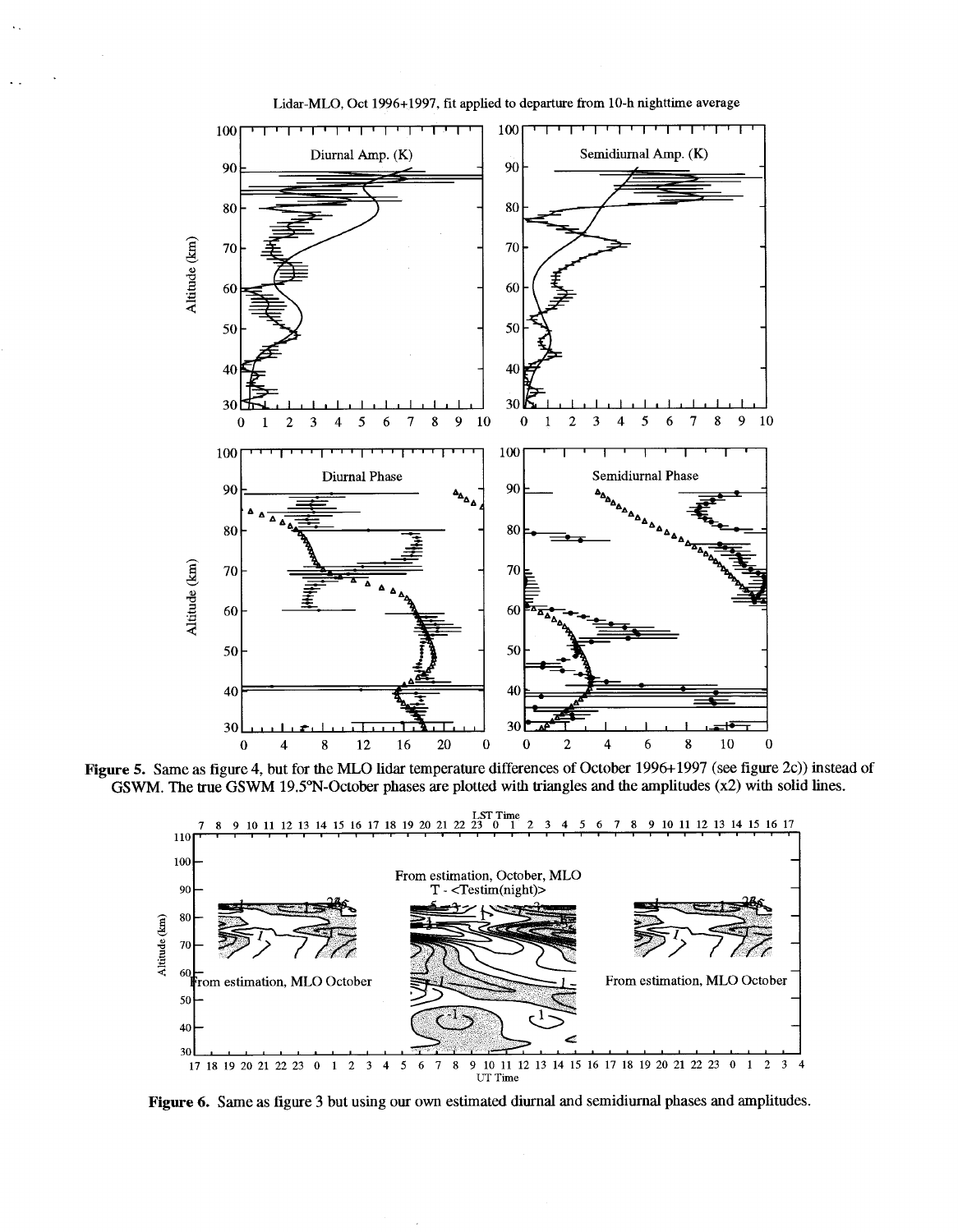

Lidar-MLO, Oct 1996+1997, fit applied **to** departure from estimated 24-h average

**Figure 7.** Same as figure 5, but using the differences from our own estimated 24-hour average instead ofthe actual 10-hour nighttime average. The estimated amplitudes are plotted withsolid lines and no *error* bars and the estimated phases with triangles.

## **5. DISCUSSION AND CONCLUSION.**

The study of the HRDI daytime and lidar nighttime middle atmospheric temperature evolution and its comparison with that predicted by GSWM has led to these principal results:

1) Some consistent LST-related structures have been observed on both HRDI and lidar data suggesting the presence of important migating tidal components. In particular, a warm period has been clearly identified, propagating downward from 105 lan at 8:oO LST to *65* lan at 0O:W LST and surrounded by two colder periods above and below.

2) Other LST-related structures have been observed by lidar between **30** and 80 km altitude, consistent with some previous lidar observations at similar latitudes during the **ALOHA-93** campaign, in particular a colder early night, warmer midnight, and colder late night around **-70** km suggesting a significant semidiumal component athis altitude.

*3)* The comparison with the outputs **of** the **GSWM** tidal model has pointed out some similarities but also some disagreement: **As** previously observed the amplitudes predicted by GSWM are much smaller than that observed by lidar and HRDI. Also the warm downward propagating period described in point **(1)** is predicted to occur two to three hours later by **GSWM**  compared to the HRDI observations.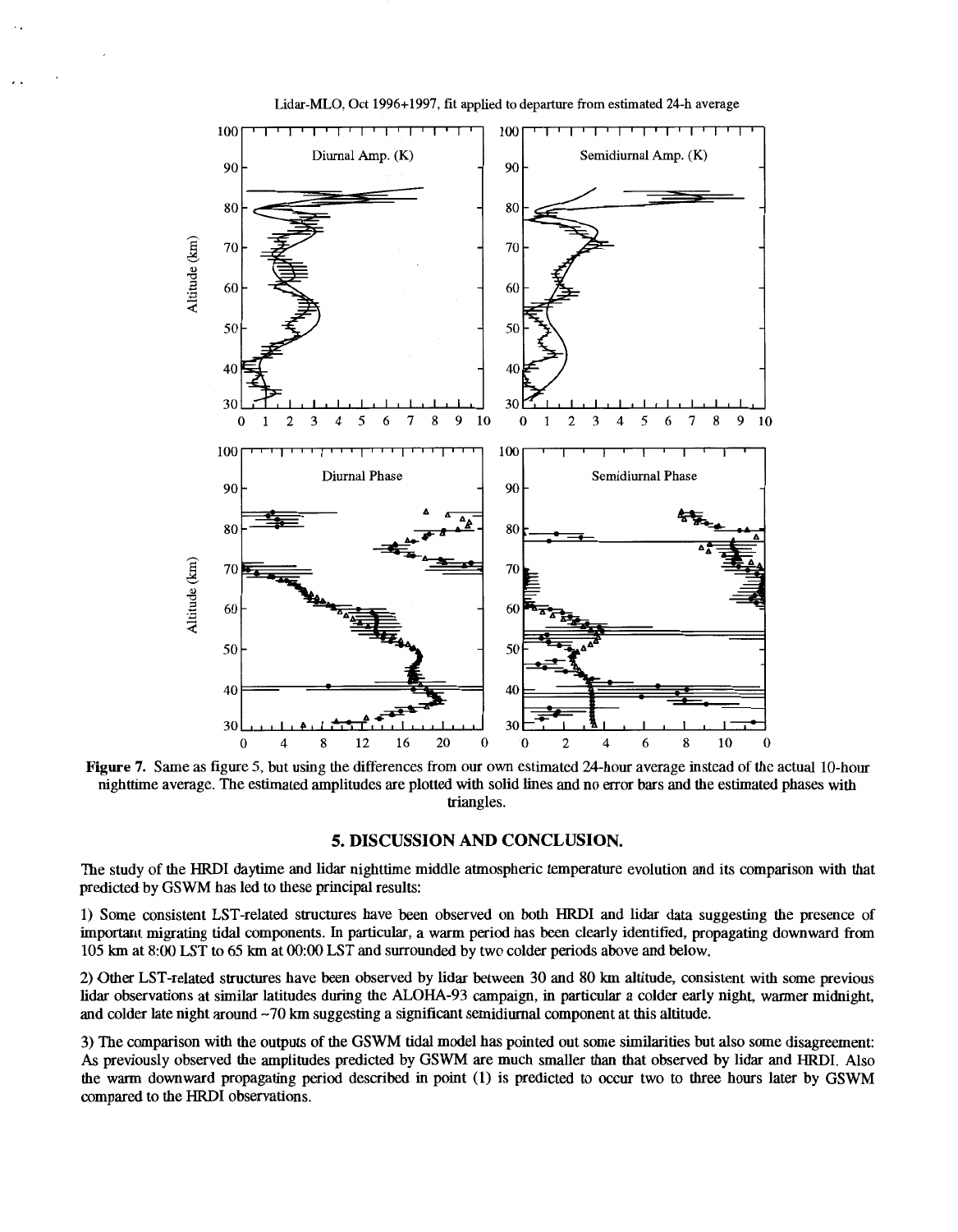4) The main point of disagreement between the lidar observations and GSWM predictions occurs between 60and 85 km. A large semidiurnal component is observed by lidar leading to early and late cold night and warm midnight while no such large semidiurnal component is predicted by GSWM, leading to an apparent warm early night at 60 km, and an apparent cold midnight at 80 **km** and above.

**A** new version of GSWM has been recently released *[Hagun,* personal communication]. This new version (GSWM98) incorporates a recent 5-year wind climatology as background winds. Also the Rayleigh friction in the mesosphere has been modified. When the HRDI and lidar observations are compared to the outputs of GSWM98, the disagreements mentioned in point **(3)** are substantially reduced above 80 km. The amplitudes predicted by GSWM98 are larger than those predicted by the older version. Also, the phase delay between the warm period propagating downward observed by HRDI (between 105 and 85 km) and predicted by GSWM is mainly removed. However, the large differences between the lidar observations and the GSWM predictions between 60 and 80 km remain. There are several possible explanations for such differences.

**A** possible explanation is the presence of local/regional effects which may lead to disturbances with periods between 10 and 30 hours. Gravity waves with 12-h or/and 24-h periods may be generated in the convectively active tropical troposphere and propagate upward. A strong diurnal cycle has been observed in the development of tropospheric convection due to the local orography. In particular the Big Island of Hawaii where MLO is located is formed with two high volcanoes, and the manic humidity is uplifted on their slopes by the dominant trade winds. After sunset, all the convective clouds (sometimes deep convection clouds) rapidly collapse, leading to clear skies after midnight. This 24-hour periodic pattern is very pronounced in October in Hawaii, and might lead to LST-dependent background winds and temperatures in the middle atmosphere which would consequently disturb the upward propagating tides with a 24-hour repeatability.

Another explanation is related to the latitudinal position of MLO. Figures **8** and 9 are similar to [figures](#page-4-0) **3** and *5* respectively but using the phases and amplitudes predicted by GSWM at 24"N instead of 19.5"N. It is clear that the tidal components change significantly in only 4-5° latitude. The reason is that  $\sim$ 20° latitude is a nodal region for the diurnal component. At *24%* the diurnal phase is located around 18:OO LST at *75* km instead of 790 LST at 19.5"N. *Also* the semidiurnal amplitude is 50% larger especially at **80 km** and above. The resulting temperature departures from the nighttime average is still not in perfect agreement with the observations but much is more consistent. This would indicate that GSWM is latitudinally inaccurate. Several mechanisms may account for this uncertainty. First, some contribution from higher modes (with higher latitudinal variability) might be underestimated by GSWM. Theoretically, the (1,1) and (2,2) modes are believed to be less affected by dissipation than the higher modes. Also, the latitudinal structure of the tidal modes (Hough modes for temperature) is believed to be distorted by the background winds. An approximate picture of the background winds in the tropics (in particular a shift by a few degrees latitude) might lead to non-negligible departures from the theory.



**Figure 8.** Same as figure **3,** but using the phases and amplitudes predicted by GSWM at 24"N.

Some other mechanisms like the effect **of** diurnal variations of ozone, gravity-wave-tides interaction or tidal wave dissipation are among the candidates. Also, some recent numerical modeling has shown that latent heat released in the troposphere is a non-negligible source of tidal oscillations. More investigations based on both observation and modeling are needed to give a more detailed explanation of the observed differences. The increased number of sophisticated tidal and General Circulation Models (GCM) together with the results from additional full-night lidar campaigns (another campaign is planned at MLO in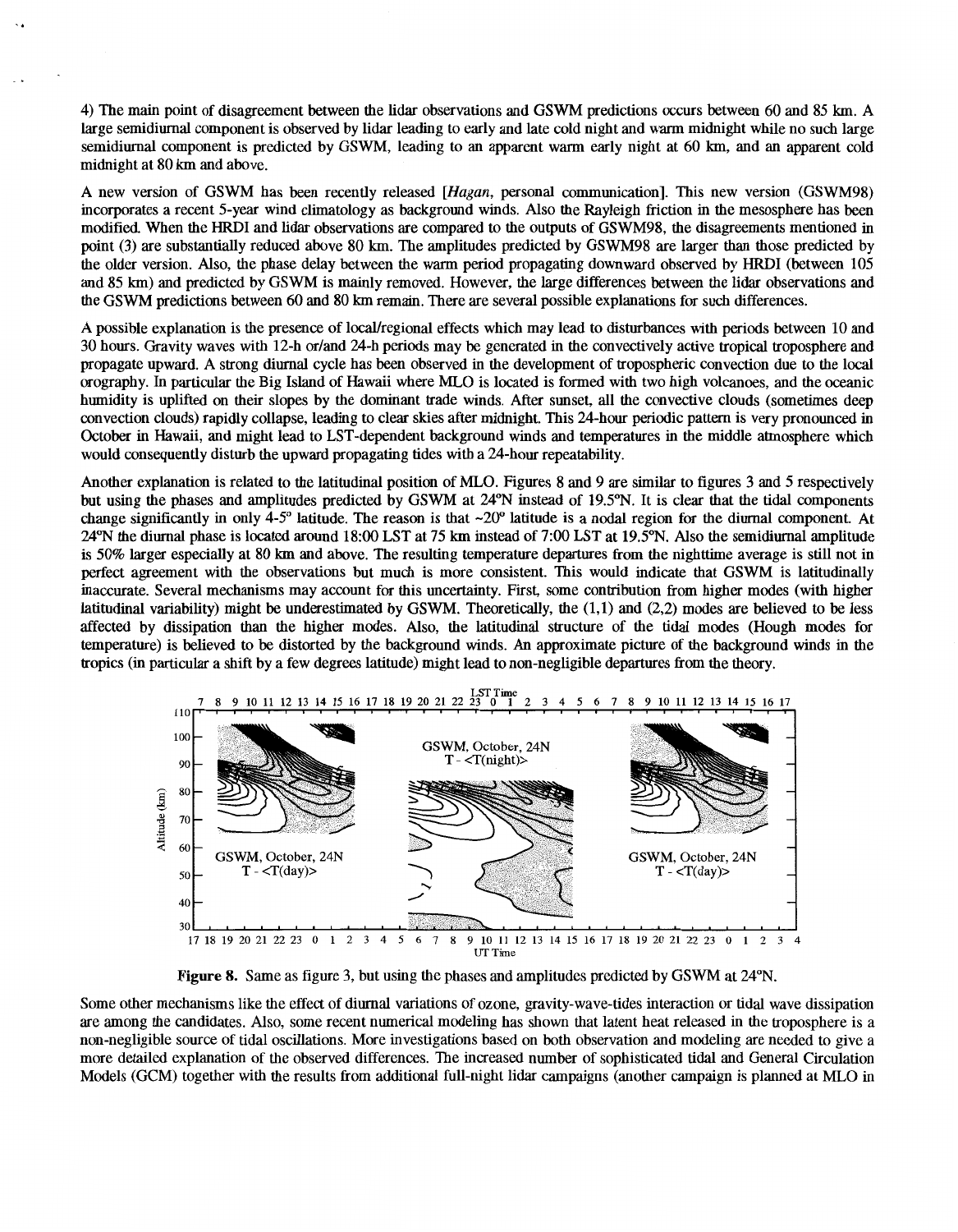October 1998) might give some elements ofanswers in the future and contribute to a better understanding **of** the role of the thermal tides in the middle atmosphere.



Lidar-MLO-Oct 1996+1997 with GSWM at **24N, fit** applied to departure from 10-h nighttime aver.

**Figure 9.** Same as figure 5, but with the phases and amplitudes predicted by GSWM at 24"N.

### **ACKNOWLEDGEMENTS**

The work described in this paper was carried out at the Jet Propulsion Laboratory, California Institute of Technology, under an agreement with the National Aeronautics and Space Administration. We are grateful to Maura Hagan (NCAR) for helpful discussions regarding GSWM.

### **REFERENCES**

- 1. **S.** Chapman, and R. **S.** Lindzen, "Atmospheric tides", pp. 1-201, D. Reidel, Norwell, Mass., 1970.
- 2. J. M. Forbes, "Atmospheric tides 1. Model description and results for the solar diurnal component", *J. Geophys. Res.,* **87,**  pp. 5222-5240, 1982.
- **3. J.** M. Forbes, "Tidal and planetary waves, The upper mesosphere and lower thermosphere: A review of experiment and theory", Geophysical Monograph 87, pp. 67-87,1995.
- 4. M. D. Burrage, R. A. Vincent, H. *G.* May, W. R. Skinner, N. F. Arnold and **P.** B. Hays, "Long-term variability in the solar diurnal tide observed by HRDI and simulated by the GSWM", *Geophys. Res. Lett., 22,* pp. 2641-2644,1995.